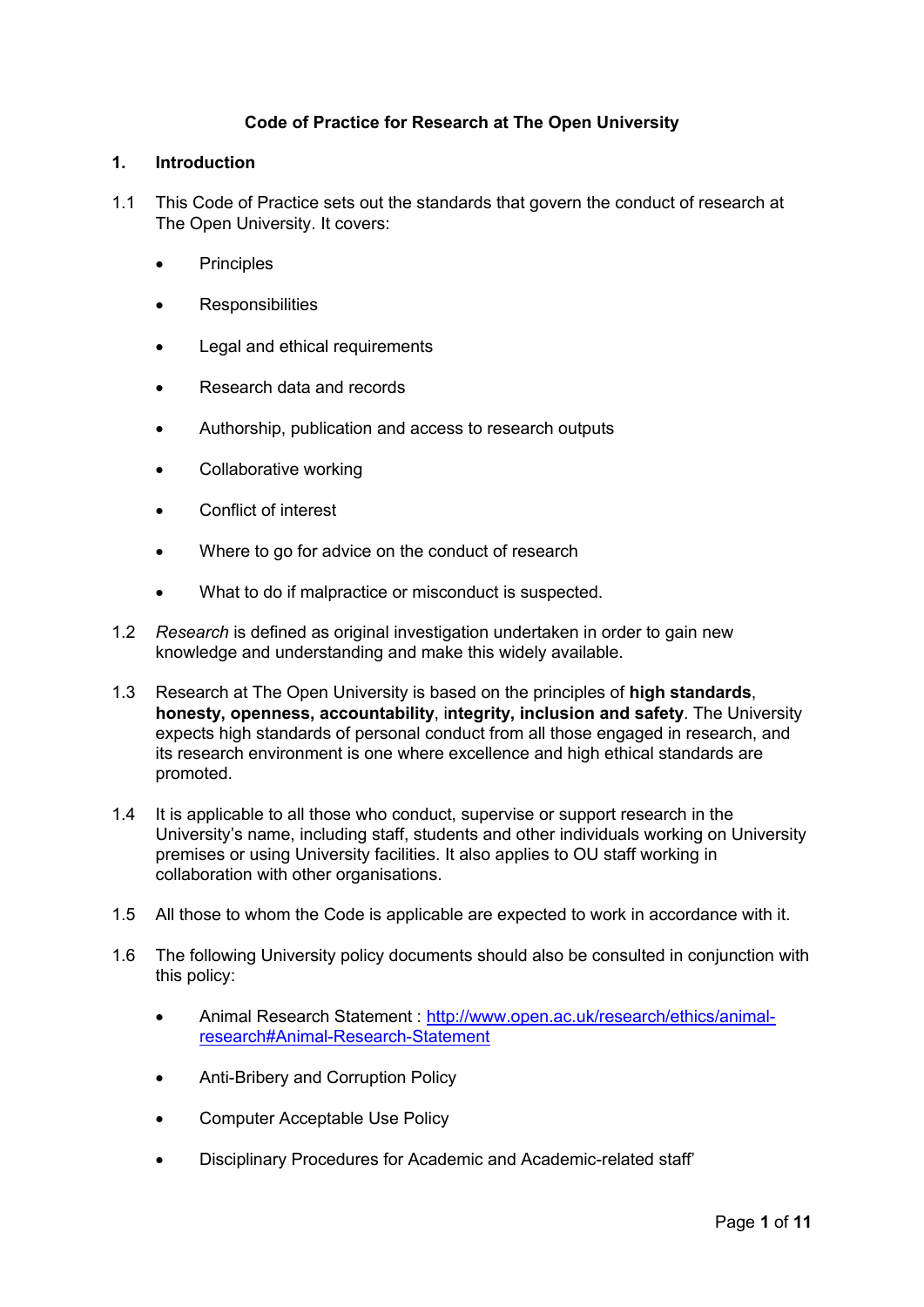- Data Protection Code of Practice
- Ethics principles for research involving Human Participants: <http://www.open.ac.uk/research/ethics/>
- Export control guidance
- Health and Safety guidance
- Intellectual Property Policy
- Open Access Policy: [http://www.open.ac.uk/library-research](http://www.open.ac.uk/library-research-support/sites/www.open.ac.uk.library-research-support/files/files/OA-policy.pdf)[support/sites/www.open.ac.uk.library-research-support/files/files/OA-policy.pdf](http://www.open.ac.uk/library-research-support/sites/www.open.ac.uk.library-research-support/files/files/OA-policy.pdf)
- Procedure for dealing with allegations of academic malpractice or misconduct: <http://www.open.ac.uk/research/plans-policies>
- Public interest disclosure
- Research Data Management Policy: [http://www.open.ac.uk/library-research](http://www.open.ac.uk/library-research-support/sites/www.open.ac.uk.library-research-support/files/files/Open-University-Research-Data-Management-Policy.pdf)[support/sites/www.open.ac.uk.library-research-support/files/files/Open-](http://www.open.ac.uk/library-research-support/sites/www.open.ac.uk.library-research-support/files/files/Open-University-Research-Data-Management-Policy.pdf)[University-Research-Data-Management-Policy.pdf](http://www.open.ac.uk/library-research-support/sites/www.open.ac.uk.library-research-support/files/files/Open-University-Research-Data-Management-Policy.pdf)
- Research Degrees Student Handbook [http://www.open.ac.uk/research/research](http://www.open.ac.uk/research/research-handbook/)[handbook/](http://www.open.ac.uk/research/research-handbook/)
- Conducting terrorism and extremism-related research: [http://www.open.ac.uk/research/about/research-ethics/extremism-and-terrorism](http://www.open.ac.uk/research/about/research-ethics/extremism-and-terrorism-related-research)[related-research](http://www.open.ac.uk/research/about/research-ethics/extremism-and-terrorism-related-research)
- Terms and Conditions of Service: Academic Staff Group
- Terms and Conditions of Service: Research Staff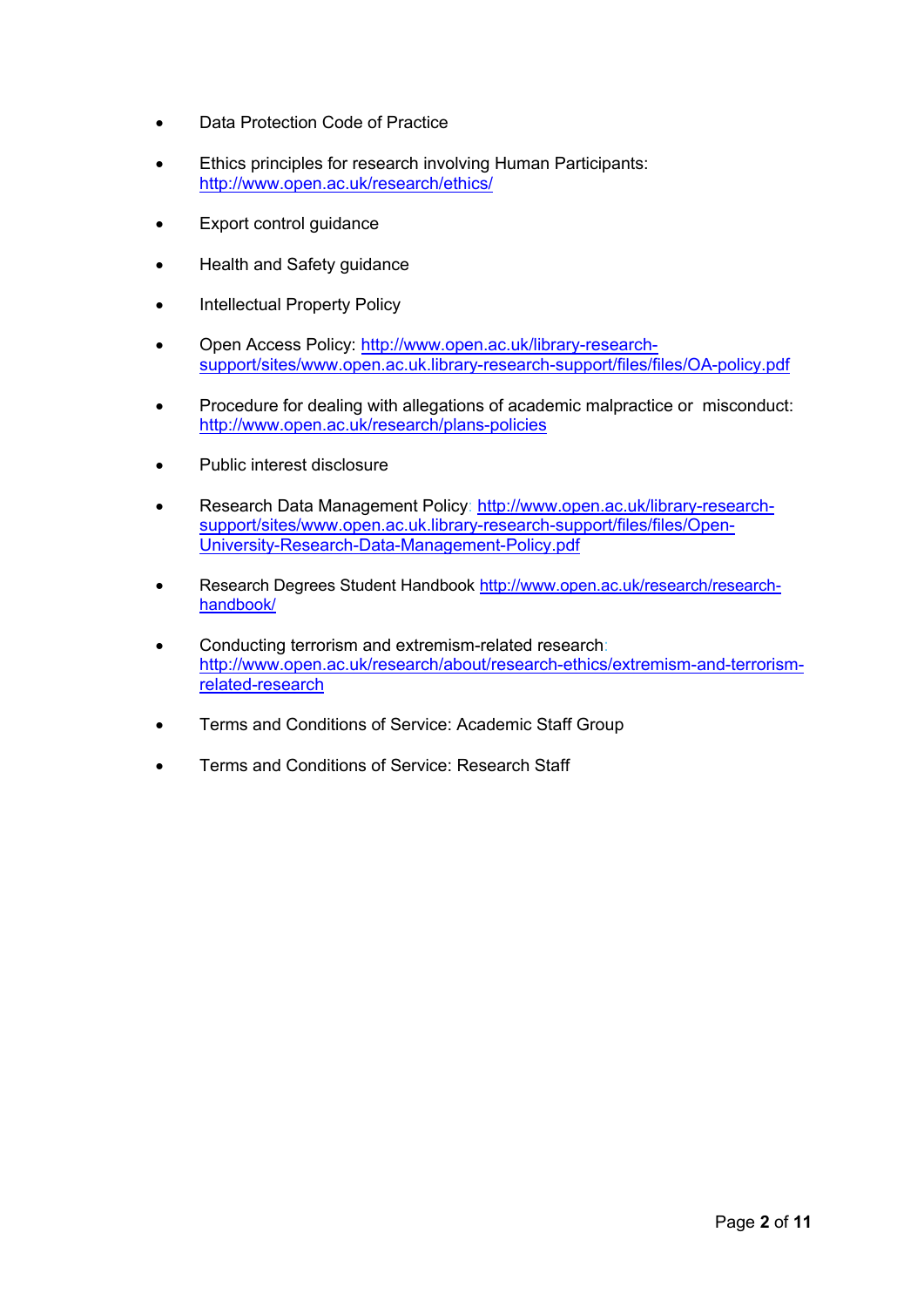#### **The Open University Principles for Research Conduct**

The principles which govern the conduct of research at The Open University are based on the Nolan Principles of public life. They are:

*High Standards:* Researchers are expected to strive for excellence and the highest ethical standards when conducting research.

*Honesty:* At the heart of all research, regardless of discipline, is the need for researchers to be honest in respect of their own actions in research and in their responses to the actions of other researchers, at every stage in the research process.

*Openness:* While recognising the need for researchers to protect their own research interest in the process of planning their research and obtaining their results, the University encourages researchers to be as open as possible in discussing their work with other researchers within and outside the University and with the public.

*Accountability***:** Researchers are expected to ensure that the work they undertake is consistent with the expectations of the University and any other parties involved in the research, such as funding or regulatory bodies, professional associations, collaborators or participant groups.

*Integrity:* Researchers are expected to take appropriate actions to address actual, potential or perceived conflicts of interest throughout their research.

*Inclusion:* The Open University aims to promote and sustain an inclusive research culture, providing equality of opportunity for all who are part of its research community and advancing equality by identifying and removing barriers affecting researchers. Researchers are expected to treat individuals with dignity and respect, to challenge inequalities, and to anticipate and respond positively to different needs and circumstances in carrying out their research.

*Safety:* The OU and its researchers will ensure the dignity, rights, safety and well–being of all involved in its research, and avoid unreasonable risk or harm to its research subjects, participants, researchers and others. Research will only be initiated and continued if the anticipated benefits justify the risks involved.

## **2. Responsibilities**

Both the University and individual researchers have responsibility for research conduct and standards.

- 2.1 The University is responsible for:
	- Leadership: it is the responsibility of the University, through the Pro-Vice-Chancellor, Research and Academic Strategy, the Research Committee, and through the Executive Deans and Directors, to foster a climate in which research is conducted in accordance with good research practice. At Faculty, School and Institute level, this responsibility is allocated to named individuals.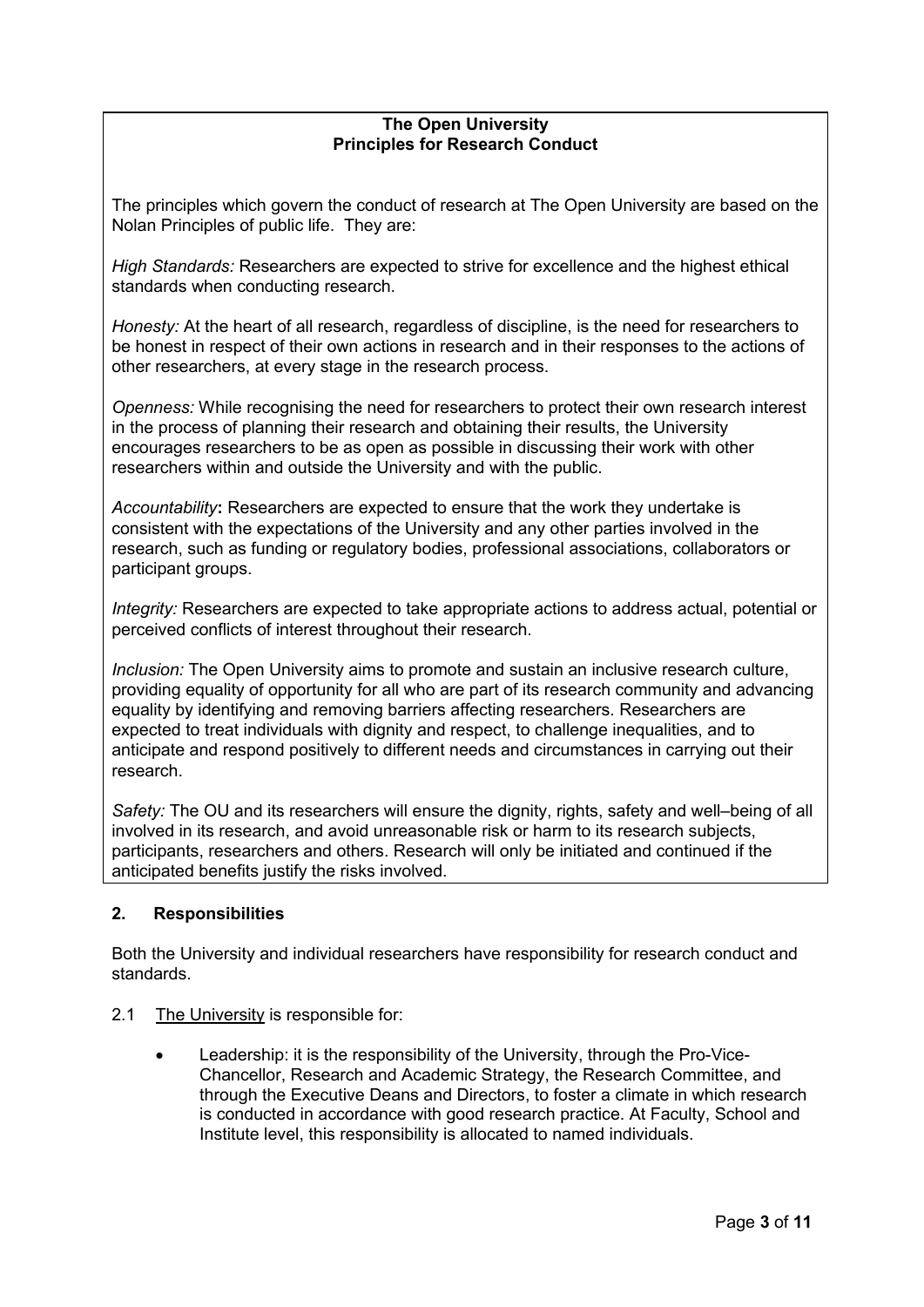- Training and development: it is the responsibility of the University to provide adequate opportunities for training and development for all its researchers, including those on fixed term and part-time contracts, whatever their experience or background, and to ensure that researchers are properly trained. This aligns with the requirements of the Concordat to Support the Career Development of Researchers [https://www.vitae.ac.uk/policy/concordat-to-support-the-career](https://www.vitae.ac.uk/policy/concordat-to-support-the-career-development-of-researchers)[development-of-researchers](https://www.vitae.ac.uk/policy/concordat-to-support-the-career-development-of-researchers) .
- New researchers: The University has a special responsibility for the well-being and career development of students and early career researchers. Executive Deans, Associate Deans, Research, Heads of Schools, and Supervisors must ensure that there are systems for monitoring and mentoring to provide adequate opportunities for career development.
- Ensuring that recruitment, selection and management of research staff is managed so that it underpins effective career development, and is in line with equality principles.
- Keeping this and other governance documents relating to research conduct current, ensuring that they reflect relevant external requirements.
- Monitoring compliance by all researchers with this Code of Practice.
- 2.2 All those conducting research at the OU are responsible for:
	- Leadership in maintaining best practice standards among all members of their teams
	- Demonstrating good practice in all aspects of their research.
	- Maintaining awareness of the OU's and relevant external policies and procedures relating to research.
	- Ensuring that their research complies with these policies and procedures, seeking guidance if necessary, and reporting any concerns to the proper persons.
	- Engaging with opportunities for training and development.
- 2.3 Research students and supervisors: The Open University Research Degrees Supervision Policy sets out guidelines for the conduct of the relationship between research students and their supervisors. <http://www.open.ac.uk/students/research/ou/forms-and-guidance>

## **3. Legal and Ethical Requirements**

- 3.1 The OU and its researchers must comply with all legal and ethical requirements relating to their research.
- 3.2 Research must be conducted in accordance with the highest contemporary ethics standards, and researchers must obtain the required ethical approvals. See <http://www.open.ac.uk/research/ethics/> for guidance on all OU ethics policies and required approvals.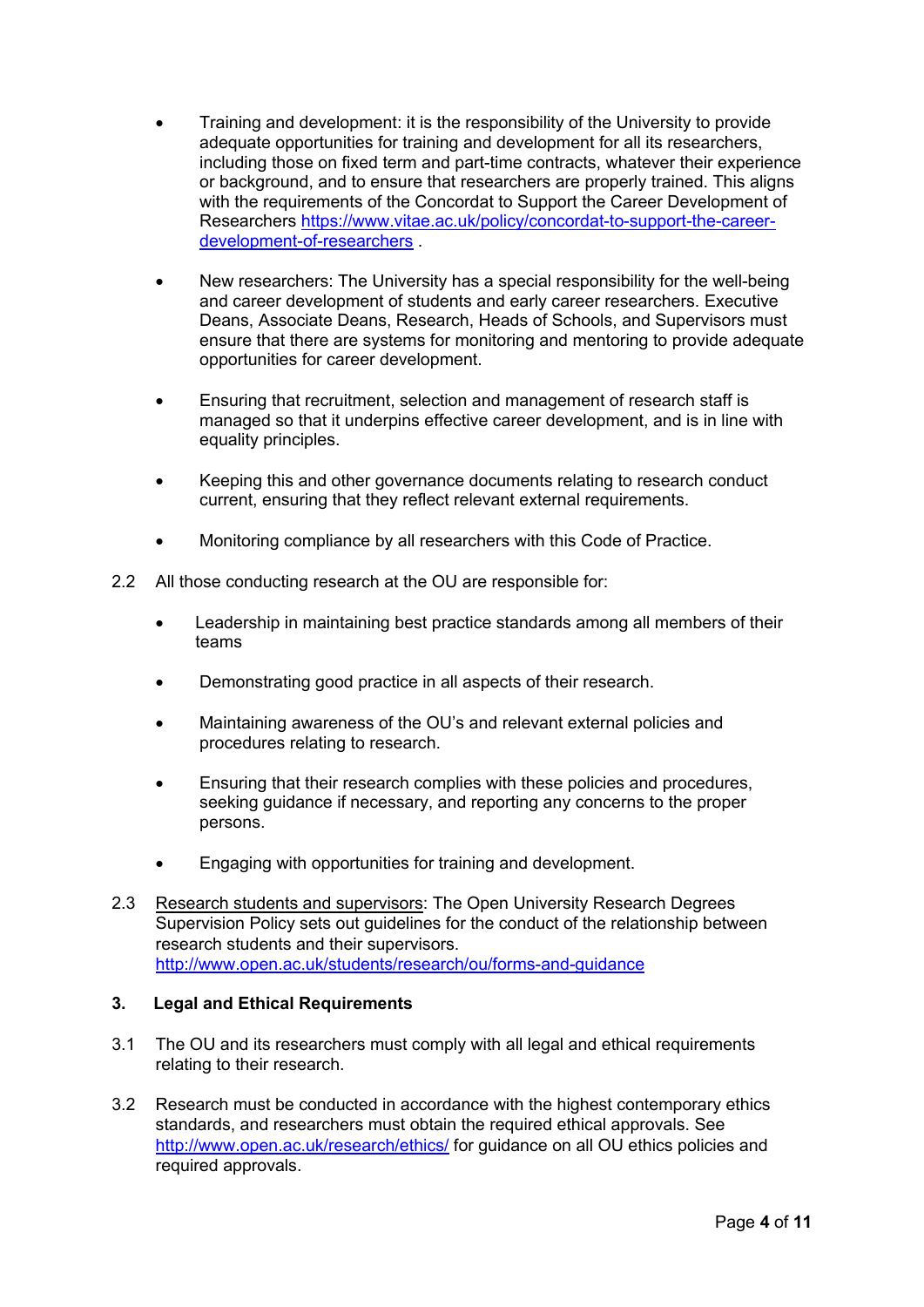3.3 The use of animals in research must be carefully considered and justified, and proper account must be taken of all possibilities for reduction, refinement and replacement (the 3Rs) are taken account and that high standards of accommodation and welfare are achieved. The OU is a signatory to the Concordat on Animal Research, which promotes transparency in animal research.

In particular, researchers must comply with the following requirements:

- Researchers who are planning to collect data or biological samples from human participants must submit protocols for ethics review by the Human Research Ethics Committee where appropriate, and abide by the outcome of such reviews.
- Researchers whose proposed project would involve the collection of survey data from more than 30 OU staff must contact the HR Staff Survey Group, which assesses any research, internal or external which involves OU staff as participants.
- Researchers who wish to carry out research work using animals must engage with the Animal Welfare Ethical Review Body's procedures and comply with Home Office requirements where relevant.
- 3.4 Researchers collecting or using information about living individuals (personal data) must also comply with the requirements of UK Data Protection legislation and register their project with the University's Data Protection Coordinator.
- 3.5 Research data can also be subject to the Freedom of Information Act and the Environmental Information Regulations. Researchers must deal appropriately with any requests for information made under this legislation.
- 3.6 Information on copyright in relation to research activity can be found in staff Terms and Conditions of Service.

## **4. Research data and records**

- 4.1 Research data and records must be accurate, and sufficiently detailed and complete in the context of the conventions of the relevant discipline to enable verification of research results and to reflect what was communicated, decided or done.
- 4.2 Data, including electronic data, must be recorded in a durable, secure and retrievable form, be appropriately indexed, and comply with any relevant protocols. Appropriate levels of data security should be applied based on a systematic assessment of sensitivity and risk.
- 4.3 The individual researcher is responsible for the retention and archiving of data and must comply with any external requirements (e.g. funders), and the terms on which ethical approval was granted. Where there are no specific external requirements for retention, the researcher should keep the data as long as is necessary for the purpose of the research, and in line with any data collection agreements, or funder or institutional requirements.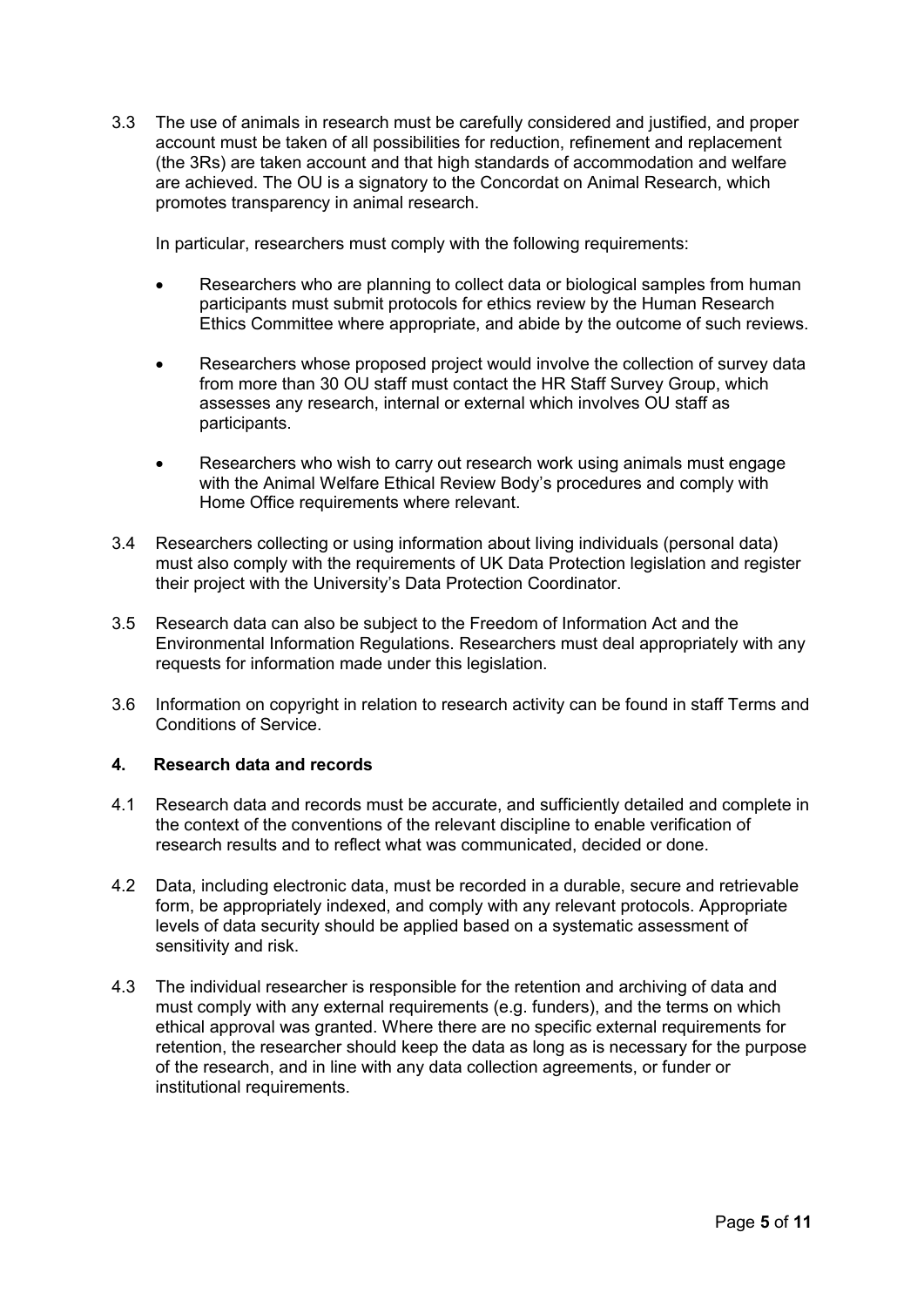- 4.4 It is the responsibility of each Faculty or Institute to monitor research outputs and to ensure that the institution complies with its obligations to funders to manage intellectual property arising from research and to disseminate the results of publicly funded research.
- 4.5 Data forming the basis of publications must be available for discussion with other researchers. Where confidentiality provisions apply, the data must be kept in a way that allows reference by third parties without breaching confidentiality. Where data are obtained from limited access databases or via a contractual arrangement, written indication of the location of the original data, or key information regarding the database from which it was obtained, must be retained by the researcher of the unit.
- 4.6 It should be recognised that offering a right of confidentiality to research participants and other persons associated with research cannot be an absolute right. Certain circumstances, such as a risk of imminent harm to a person or persons, or the disclosure of information such as an undetected serious crime, may require a researcher to act in the public interest or in the interest of protecting a person(s), by passing on the information to an appropriate agency such as the police. Where the nature of the research is such that there is a significant risk of such disclosures arising, any agreement made with participants or other persons associated with the research, such as may be made via an information sheet and consent form, should be clear about the limits of any confidentiality right. In some circumstances it may be appropriate to mitigate the risk by asking the consenting persons to avoid giving any information that is not directly relevant to the research topic and that might challenge the confidentiality agreement. Where relevant, advice should be sought from the Open University Human Research Ethics Committee on developing secure protocols to manage risks associated with confidentiality challenges [\(research-ethics@open.ac.uk\)](mailto:research-ethics@open.ac.uk).
- 4.7 For specific guidance relating to the management of records held on the OU computing network, or elsewhere (e.g. laptops, portable storage devices and websites not hosted by the OU) researchers are advised to consult the Open University's Computing Acceptable Use Policy.
- 4.8 Guidance on research data management is provided at [http://www.open.ac.uk/library](http://www.open.ac.uk/library-research-support/research-data-management)[research-support/research-data-management.](http://www.open.ac.uk/library-research-support/research-data-management)

## **5. Authorship, publication and access to research outputs**

- 5.1 *Authorship*
	- For a person to be recorded as an author of a publication requires that he or she is directly involved in the creation of the publication by:
		- i) being solely responsible for, or making a significant contribution to, the conception of the project, or collection, analysis and interpretation of the data on which the publication is based;

AND

ii) writing or revising the intellectual content.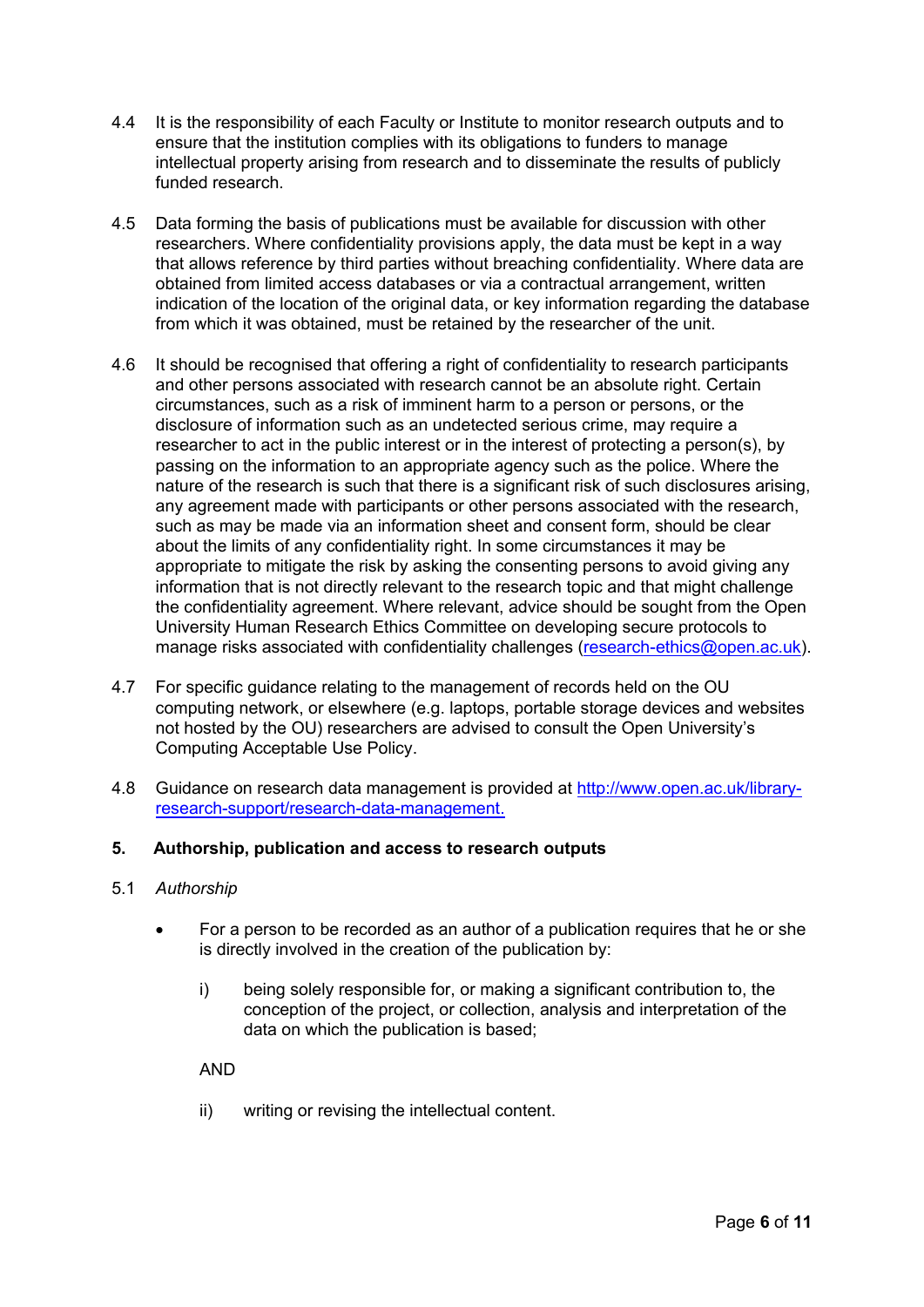- The right to authorship is not tied to position or profession; ghost, gift or honorary authorship is unacceptable. Authorship must honestly reflect the contribution to the work being published.
- Any part of an article critical to its main conclusion must be the responsibility of at least one author.
- An author's role in a research output must be sufficient for him/her to take public responsibility for at least that part of the output in their area of expertise.
- No person who fulfils the criteria for authorship should be excluded from the submitted work.
- When there is more than one co-author of a research output, one co-author (by agreement with the other authors) must be nominated as executive author for the purposes of administration and correspondence. The executive author is responsible for submitting the published output to Open Research Online (ORO) (See paragraph 5.3 below). When there is more than one co-author of a research output, the authors are required to discuss and reach agreement on the order in which authors shall be listed.
- Other persons who contributed to the work who are not authors must be named in Acknowledgements (where the publisher provides for this, and in a manner consistent with the norms of the research field or discipline). An author must ensure that the work of research students, research assistants and technical officers is recognised in a publication derived from research to which they have made a contribution.
- Researchers must comply with authorship criteria appropriate to their discipline and/or according to the requirements of the journal their work is to be published in.

## 5.2 *Publication*

- Publication of more than one paper based on the same set(s) or sub-set(s) of data, or material previously published by the same author(s) is not acceptable, except where each subsequent paper fully cross-references and acknowledges the earlier paper or papers (for example, in a series of closely related work, or where a complete work grew out of a preliminary publication and this is fully acknowledged). It is the researcher's obligation to follow publishers' guidelines. Material may normally be republished only when it is for a different audience, e.g. if an internal work-in-progress report becomes a journal article, or if an article in one language is republished in a different language.
- Submission of substantially similar work to more than one publisher at the same time is not acceptable. Work may be submitted to a second publisher only when the first publisher approached has rejected it.
- Publications must include information on the source of financial support for the research and must include a disclosure of any potential conflicts of interest. Financial sponsorship that carries an embargo on such naming of a sponsor should normally be avoided. Therefore, you must seek advice from the Senior Manager, Knowledge Exchange and Enterprise in the Research and Academic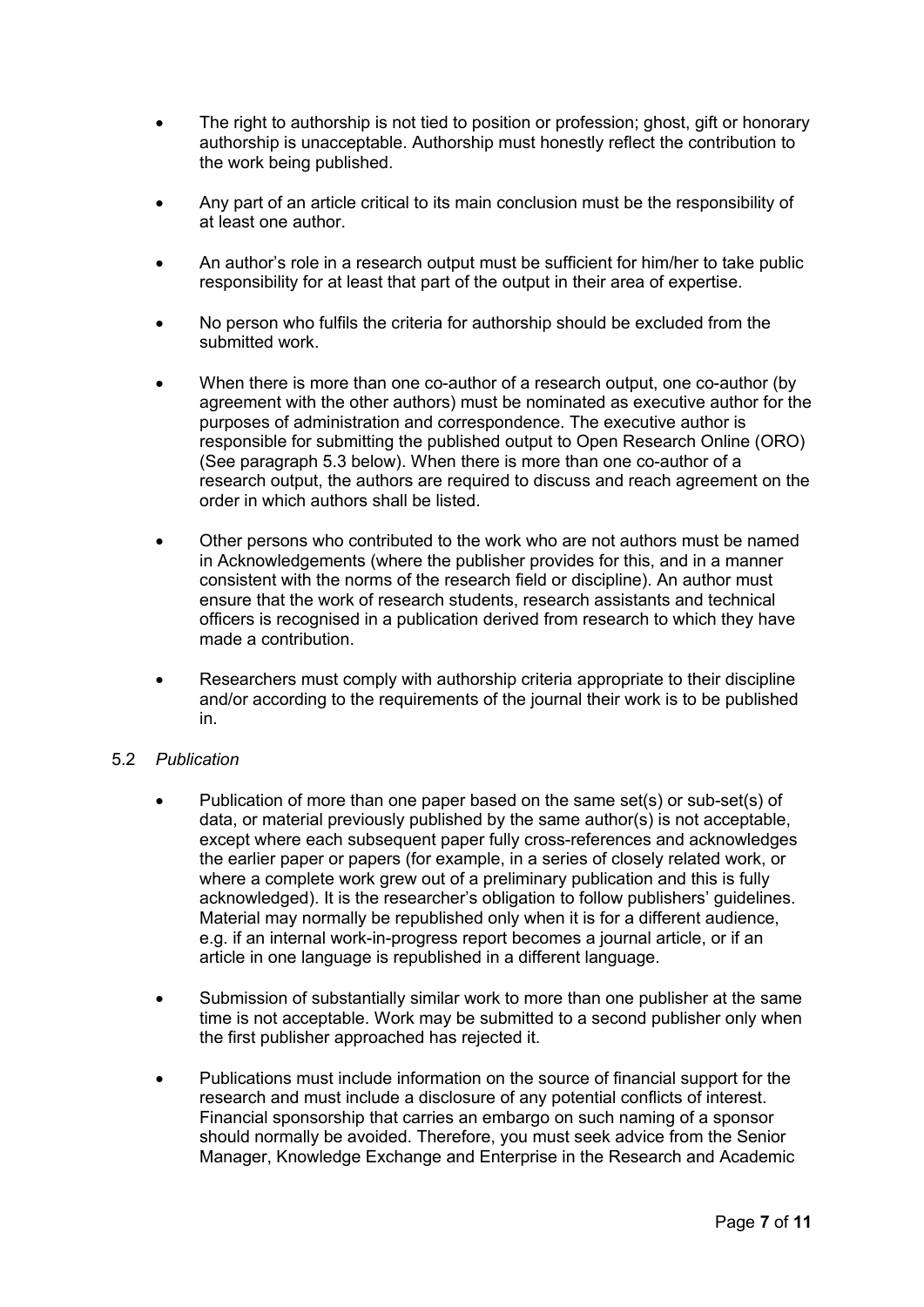Strategy Unit, before entering into such an agreement.

- Intellectual Property in relation to publications is governed by the University Intellectual Property Policy.
- The Freedom of Information Co-ordinator should be consulted where confidentiality provisions to protect Intellectual Property rights, which may limit free publication and dissemination, are be being considered.
- Researchers must ensure that their OU affiliation is properly recorded on publications.

## 5.3 *Access to Research Outputs*

 The OU believes that the ideas and knowledge from publicly funded research should be made available and accessible for public use, interrogation and scrutiny, as widely, rapidly and effectively as possible, and should be preserved and remain accessible for future generations. Accordingly, as stated in the OU's Open Access Publication policy, all OU-affiliated research outputs, including journal articles (mandatory), published peer reviewed conference proceedings (mandatory), book chapters and similar material (recommended), either in the form of the author's final peer-reviewed manuscript or the formally-published version, where copyright allows, should be deposited in Open Research Online (ORO) upon acceptance for publication or as soon as possible thereafter and no later than three months after the date of acceptance. This version may be replaced or augmented with the final published version of the output, with publisher's type setting and formatting, at a later date if appropriate. Further information on Open Access is available at [http://www.open.ac.uk/library](http://www.open.ac.uk/library-research-support/open-access-publishing)[research-support/open-access-publishing](http://www.open.ac.uk/library-research-support/open-access-publishing)

#### **6. Collaborative working**

- The University will work with partner organisations to ensure the agreement of, and compliance with, common standards and procedures for the conduct of collaborative research.
- Researchers should be aware of the standards and procedures for the conduct of research followed by any organisations involved in collaborative research that they are undertaking. This is particularly important for international collaborations, where researchers should ensure that they recognise any differences in expectations or requirements. They should also be aware of any contractual requirements involving partner organisations, seeking guidance and assistance where necessary and reporting any concerns or irregularities to the appropriate person as soon as they become aware of it.

## **7. Conflicts of Interest**

#### 7.1 *Definition*

A conflict of interest is a situation in which a researcher, or their close family or associates has a private, personal or commercial interest which may influence the objective exercise of any aspect of their University duties.

This may include perceived and potential conflicts of interest.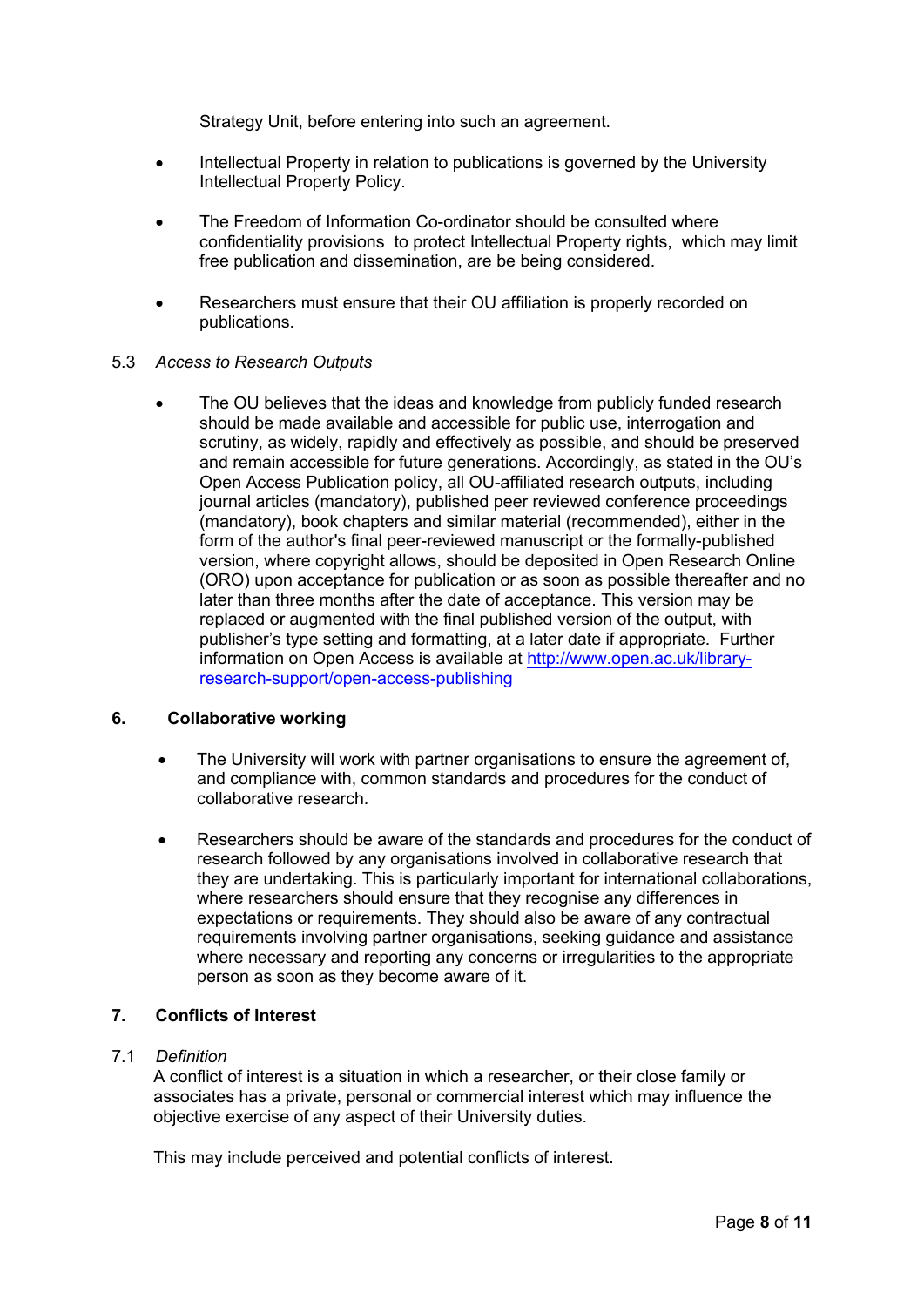A test for whether a conflict of interest exists is whether an external observer, knowing the facts of the situation, would reasonably think that the person might be influenced by the interest.

- 7.2 The basic principles to be applied to cases of conflict of interest are:
	- To disclose always.
	- To manage the conflict as appropriate, including prohibiting the activity if necessary.
	- To protect the interests of the University, other parties who may be affected, and the public interest.

#### 7.3 *Responsibilities*

Researchers are responsible for:

- Disclosing to their line manager, any conflict of interest that may arise.
- Complying with all reasonable actions taken to manage or remove such conflicts of interest.

Line managers are responsible for:

- Consulting with the individual involved to determine areas of concern and identify and agree actions.
- Implementing the appropriate action required to manage or eliminate the conflict of interest.
- Documenting the circumstances and action taken.

#### **8. Advice**

Researchers who have questions about how the provisions of this Code of Practice apply to their research should seek advice from their line manager, Head of Unit, or their Associate Dean, Research (or equivalent), or if a research student, their supervisor, and the Research Degrees Office. If these routes are not appropriate, the Senior Manager, Research Governance in the Research and Academic Strategy Unit will provide assistance.

## **9. Allegations of research malpractice or misconduct**

- 9.1 Research misconduct or malpractice is characterised as behaviour or action that falls short of the standards required to ensure that the integrity of research at the Open University is upheld.
- 9.2 *Research misconduct or malpractice,* which includes acts of omission as well as acts of commission, means any breach of the University's Code of Practice for Research, including, but not limited to:
	- Fabrication or falsification, including the creation of false data, imagery of other aspects of research, including documentation and/or participant consent, and the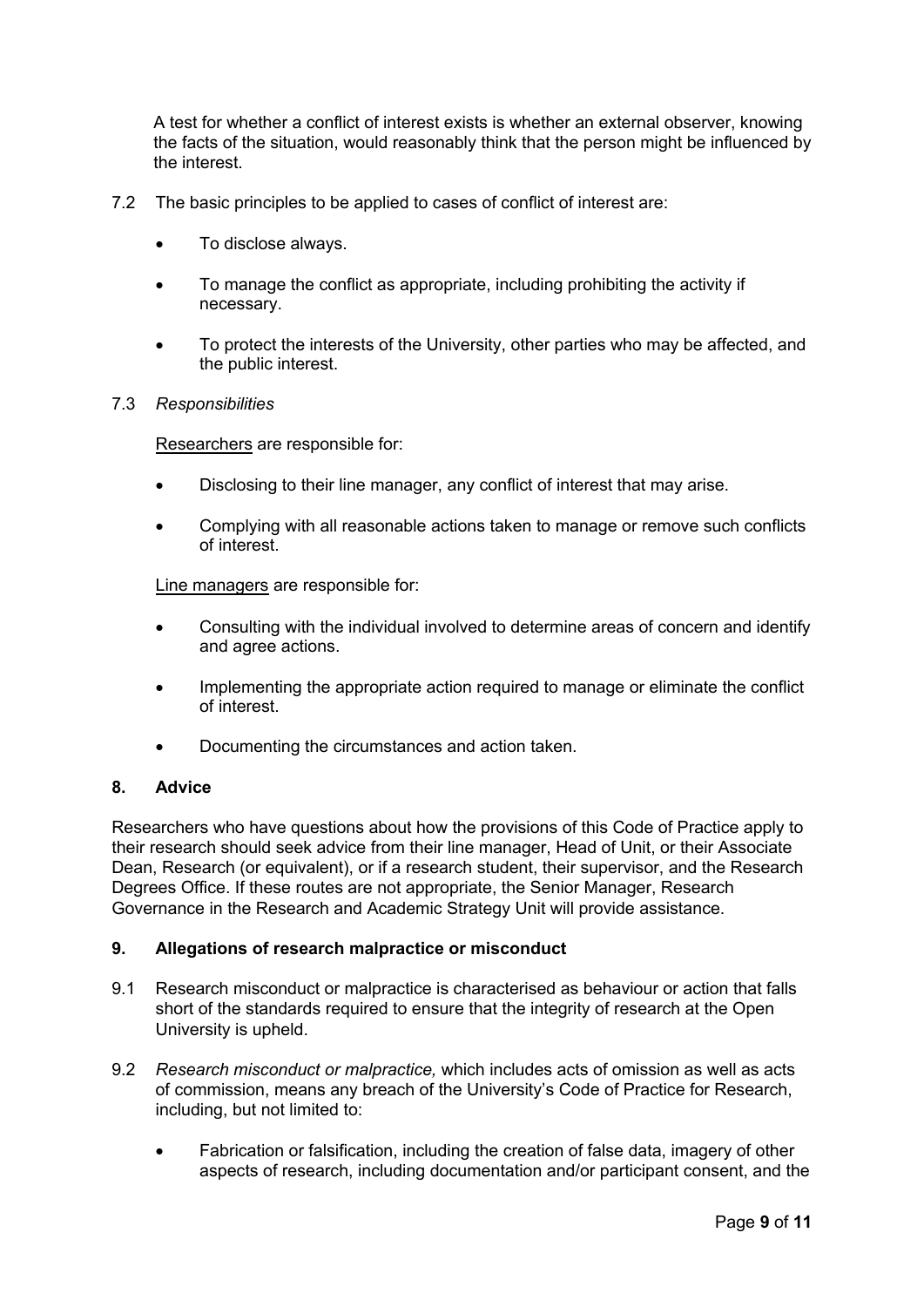inappropriate manipulation /selection of data, imagery, documentation and/or consents.

- Dishonesty in proposing, carrying out or reporting results of research, including suppression of relevant findings or data, and misrepresentation of data and/or interest and/or involvement.
- Plagiarism, including the general misappropriation or use of others' ideas, intellectual property or work (written or otherwise) without acknowledgement or permission.
- Deliberate, dangerous or negligent deviation from accepted practice in carrying out research.
- Failure to follow agreed protocols or accepted procedures, or to exercise due care, including:
	- o Failure to exercise due care in carrying out responsibilities for avoiding unreasonable risk or harm to humans, animals used in research or the environment.
	- $\circ$  Failure to properly handle privileged or private information on individuals collected during research.
- Facilitation of misconduct in research by collusion in or concealment of such actions by others.
- Failure to comply with University policies regarding ethics review.
- Intentional non-compliance with: the terms and conditions governing the award of external funding for research; the University's policies and procedures relating to research, including accounting requirements, ethics, and health and safety regulations; or any other legal or ethical requirements for the conduct of research.
- 9.3 The University believes that staff and students should feel able to raise legitimate concerns without fear of their position within the University being jeopardised. Therefore, a procedure for dealing with such allegations has been developed [\(http://www.open.ac.uk/research/plans-policies\)](http://www.open.ac.uk/research/plans-policies). The Pro-Vice-Chancellor, Research and Academic Strategy is responsible for the investigation of such allegations.
- 9.4 The Public Interest Disclosure Policy gives guidance to staff and students wishing to raise reasonable suspicions they may have about irregularities in the running of the University or of activities of colleagues.